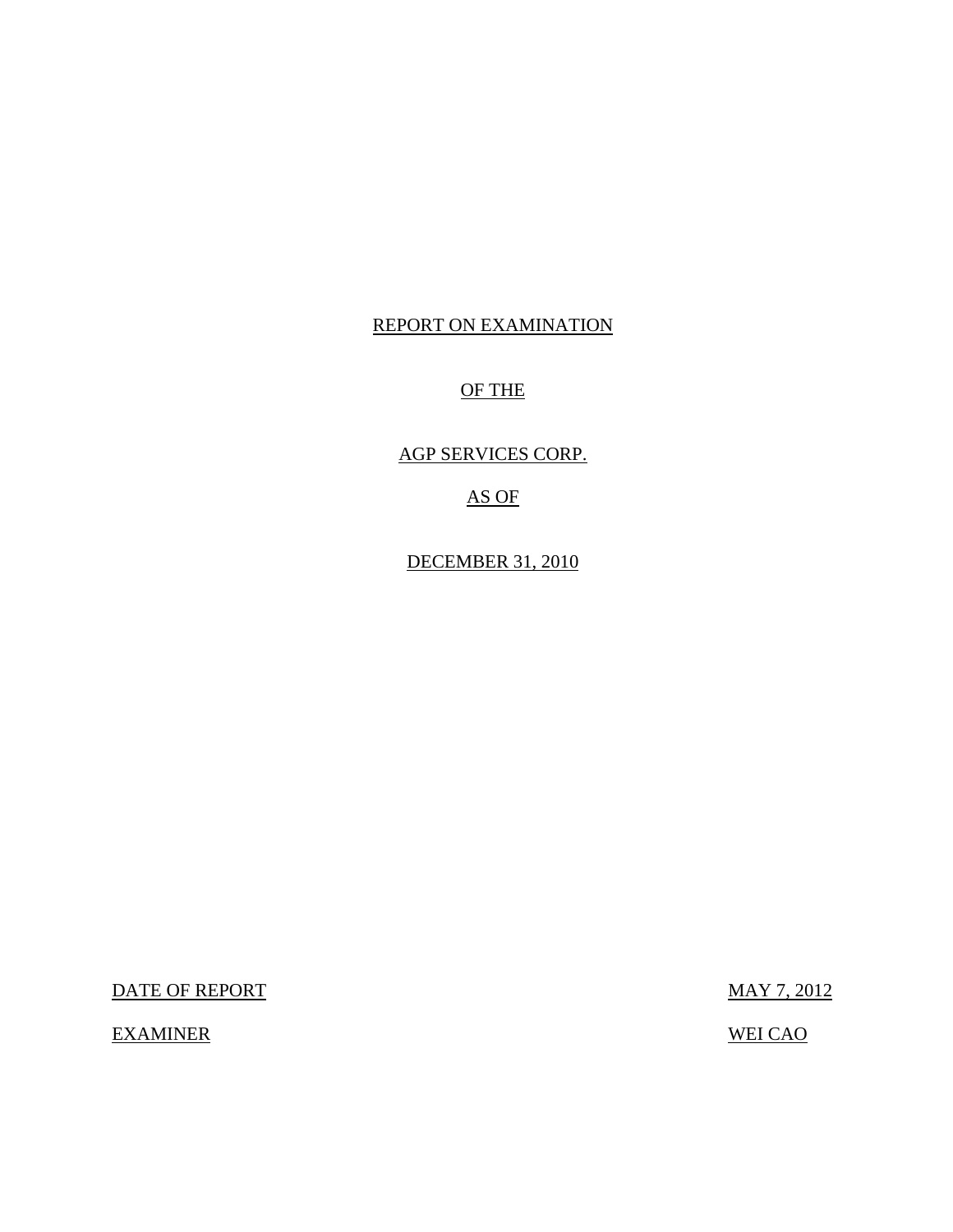### TABLE OF CONTENTS

### ITEM NO. PAGE NO.

| 1. | Scope of examination                                                                                                                                                                                                           | 2                                                                                                          |
|----|--------------------------------------------------------------------------------------------------------------------------------------------------------------------------------------------------------------------------------|------------------------------------------------------------------------------------------------------------|
| 2. | Description of Company                                                                                                                                                                                                         | 2                                                                                                          |
|    | A. Articles of incorporation<br>B. By-laws<br>C. Capital structure<br>D. Reinsurance<br>E. Corporate records<br>F. Management and control<br>G. Certified public accountant and actuarial services<br>H. Growth of the Company | $\overline{2}$<br>$\begin{array}{c} 3 \\ 3 \\ 3 \end{array}$<br>$\overline{3}$<br>$\overline{4}$<br>5<br>5 |
| 3. | <b>Financial statements</b>                                                                                                                                                                                                    | 7                                                                                                          |
|    | A. Balance sheet<br>B. Statement of income<br>C. Capital and surplus account                                                                                                                                                   | 7<br>8<br>9                                                                                                |
| 4. | Losses and loss adjustment expenses                                                                                                                                                                                            | 9                                                                                                          |
| 5. | Article 70 compliance                                                                                                                                                                                                          | 9                                                                                                          |
| 6. | Organizational structure                                                                                                                                                                                                       | 10                                                                                                         |
| 7. | Insurance program                                                                                                                                                                                                              | 10                                                                                                         |
| 8. | Summary of comments and recommendations                                                                                                                                                                                        | 11                                                                                                         |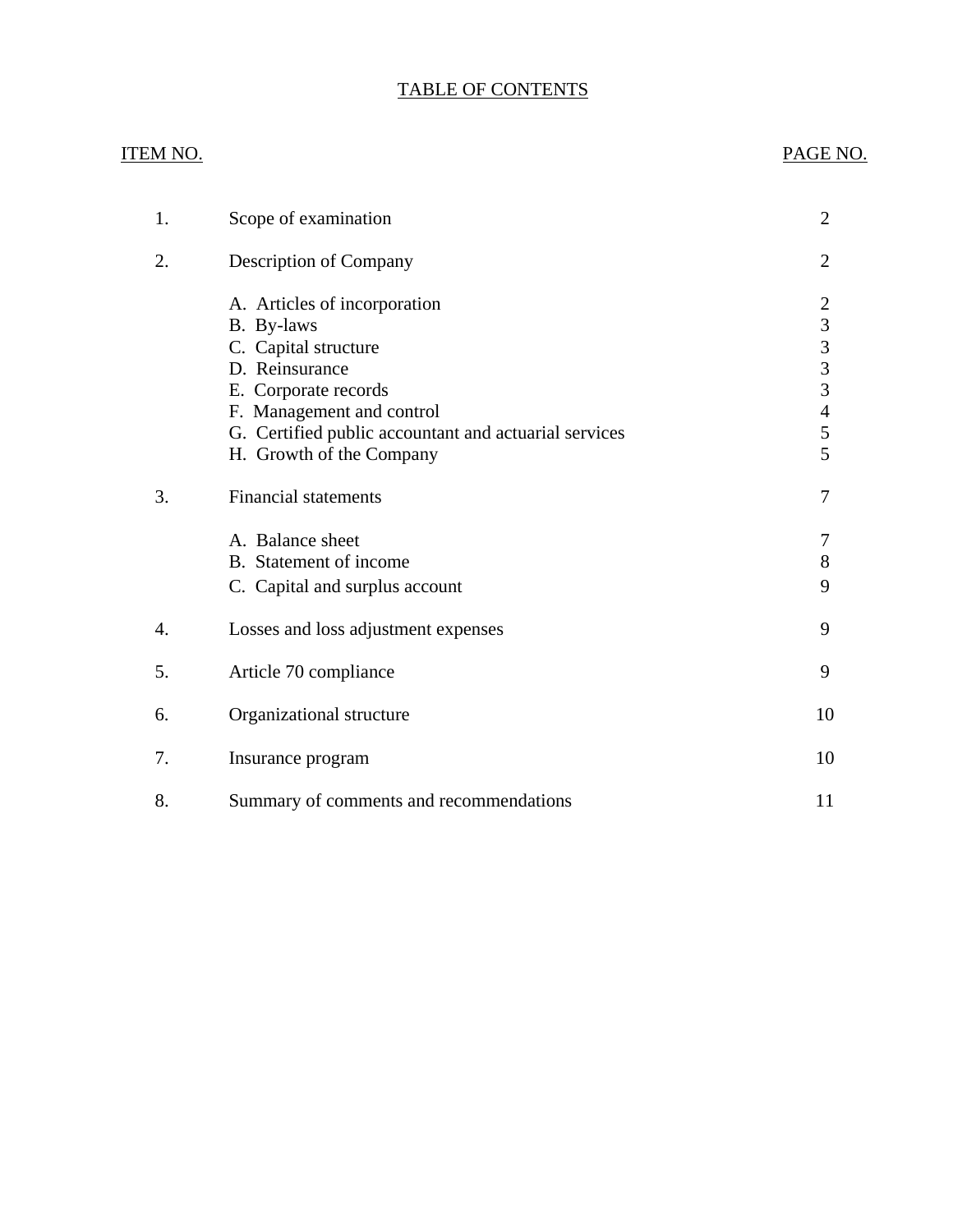

## NEW YORK STATE DEPARTMENTof *~,........,,* FINANCIAL SERVICES

Andrew M. Cuomo **Benjamin M. Lawsky** Governor Superintendent Superintendent Superintendent Superintendent Superintendent Superintendent Superintendent

May 7, 2012

Honorable Benjamin M. Lawsky Superintendent of Financial Services Albany, New York 12257

Sir:

Pursuant to the requirements of the New York Insurance Law, and in compliance with the instructions contained in Appointment Number 30841 dated April 13, 2012, attached hereto, I have made an examination into the condition and affairs of AGP Services Corp. as of December 31, 2010, and submit the following report thereon.

Wherever the designation "the Company" appears herein without qualification, it should be understood to indicate AGP Services Corp..

Wherever the term "Department" appears herein without qualification, it should be understood to mean the New York State Department of Financial Services.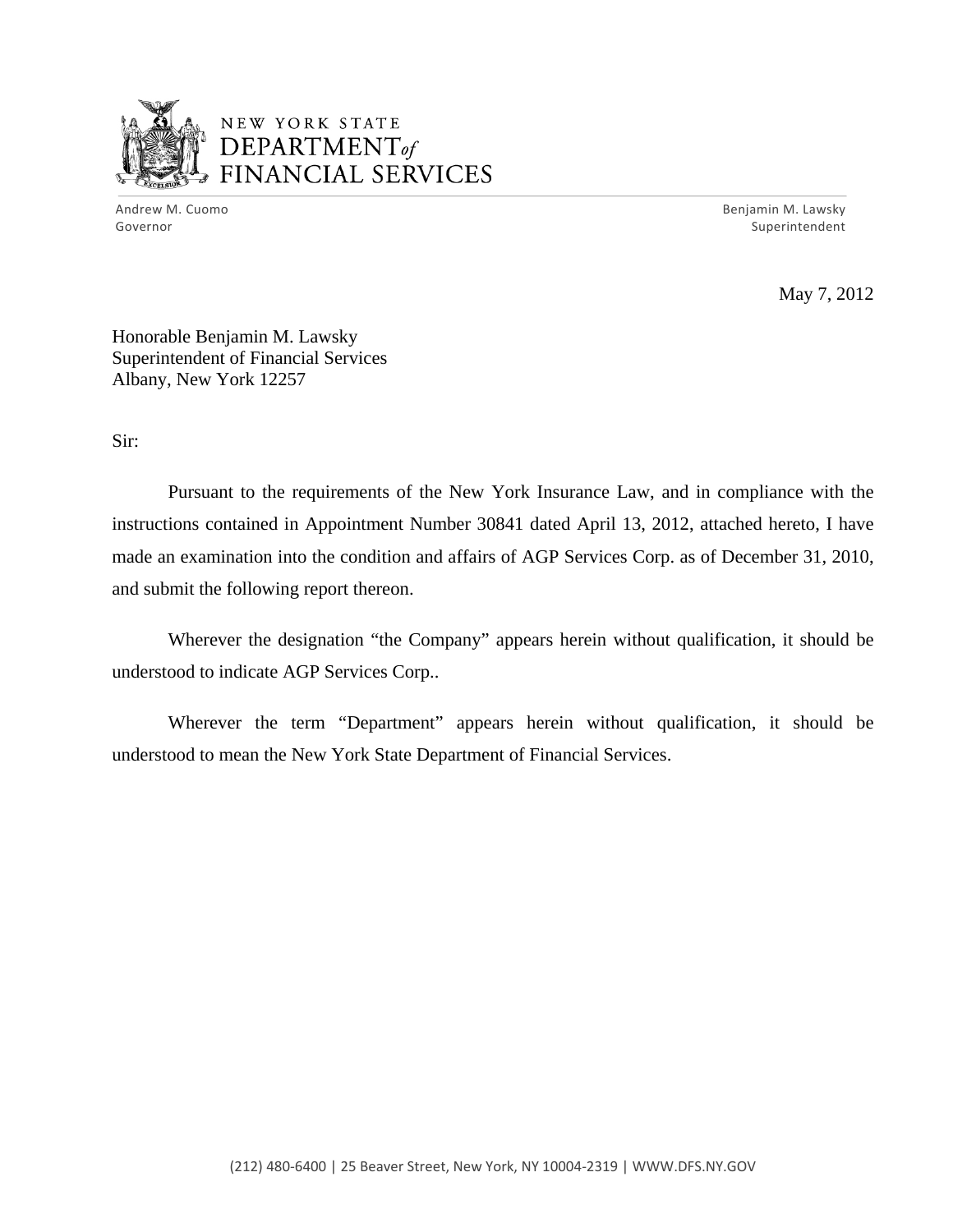#### 1. SCOPE OF EXAMINATION

<span id="page-3-0"></span>The examination covers the period from the Company's licensing and commencement of business on July 1, 2006 through December 31, 2010, and was limited in its scope to a review or audit of only those balance sheet items considered by this Department to require analysis, verification or description, including invested assets, and losses and loss adjustment expense reserves. The examination included a review of income, disbursements and company records deemed necessary to accomplish such analysis or verification. Additionally, a review was performed to determine whether the captive insurer was operating within its by-laws, conforming with its plan of operation, as submitted to the New York Insurance Department, and was in compliance with Article 70 of the New York Insurance Law.

Comments and recommendations are limited to those items requiring financial adjustment, procedural recommendations, or instances where the Company was not conforming to the application submitted to the Department or Article 70 of the New York Insurance Law.

The report utilized work performed by the Company's independent certified public accountants and its opining actuary to the extent considered appropriate.

### **2. DESCRIPTION OF COMPANY**

The Company, incorporated on November 16, 2005, is a wholly-owned subsidiary of P.C. Richard and Son, Inc. ("Parent"). The Company commenced operations as a pure captive insurance company under the laws of New York State. AGP Services Corp. provides an integrated insurance policy covering a multitude of risks to the Parent and its subsidiaries. Starting July 1, 2006, the Company has been participating in a quota share reinsurance treaty whereby the Company assumes a 70% share of the extended warranty agreement business sold by the Parent and its subsidiaries to their customers.

#### A. Articles of Incorporation

The Company is organized to transact the kinds of insurance specified in Section 7003 of the New York Insurance Law, subject at all times to the limitation on the business of a pure captive insurance company set forth in Article 70 of the New York Insurance Law.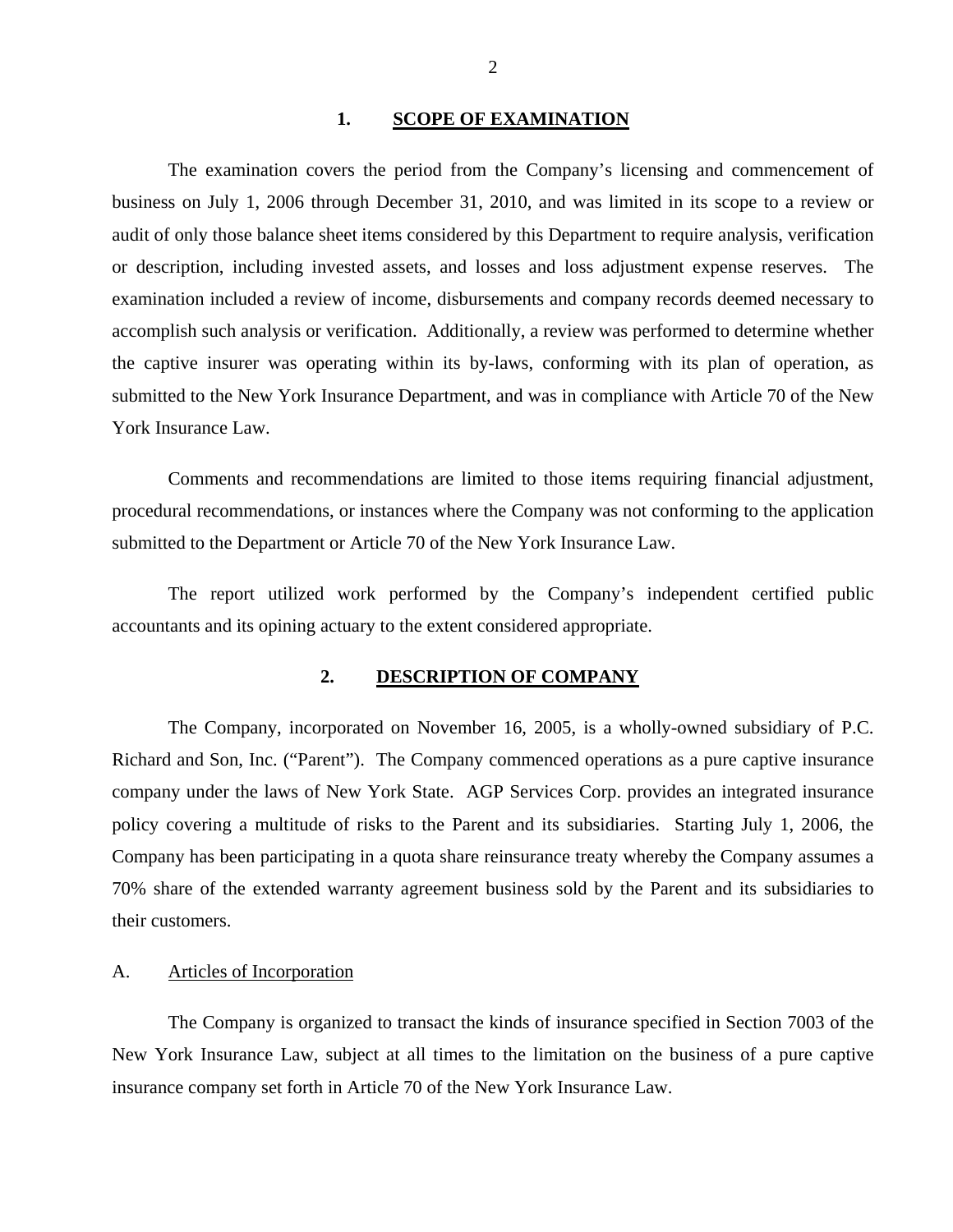#### <span id="page-4-0"></span>B. By-Laws

It appears that the Company is in compliance with its by-laws in all material respects.

#### C. Capital Structure

Pursuant to Section  $7004(a)(1)$  of the New York Insurance Law, a pure captive insurance company incorporated as a stock insurer is required to possess, and thereafter maintain, unimpaired paid-in-capital and surplus of not less than \$250,000, in order to be issued a license to do captive insurance business in New York State. The Company's paid-in capital was \$100,000, consisting of 100,000 shares of \$1 par value per share common stock. The Company was initially capitalized at \$30,250,000, consisting of \$250,000 cash, plus a demand promissory note in the amount of \$30,000,000 issued to the Company's ultimate parent, P.C. Richard & Son, Inc.

#### D. Reinsurance

The Company entered into a 70% quota share reinsurance agreement with P.C. Richard Service Company, a related party through common ownership. This reinsurance agreement covers those extended warranty contracts sold by the P.C. Richard Service Company on or after July 1, 2006. The extended warranty coverage provides protection to the consumers after the manufacturer's warranty expires. The term of the extended warranties range from one year to ten years. The reinsurance agreement provides for a 15% commission to be paid to P.C. Richard Service Company. The total commissions on assumed reinsurance agreements entered into during 2010 were \$8,378,876. The Company incurred commission expenses of \$6,685,885, with deferred commissions of \$20,048,268 on the balance sheet as of December 31, 2010.

#### E. Corporate records

The corporate records reviewed appear to be substantially accurate and complete in all material respects.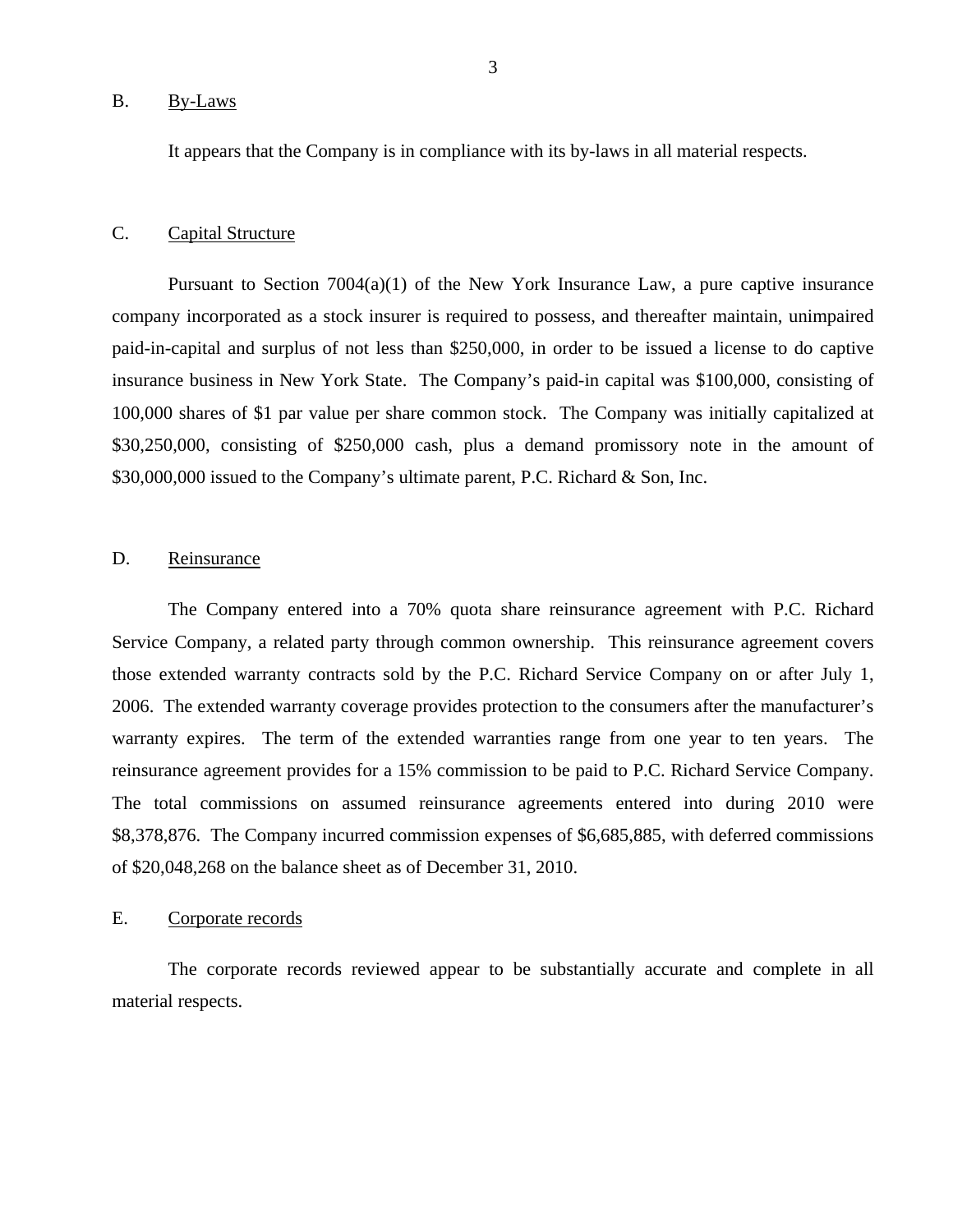#### <span id="page-5-0"></span>F. Management and Control

#### (i) Captive Manager

Section 7003(b)(4) of the New York Insurance Law provides that no captive insurer shall do any captive insurance business in this state unless it utilizes a captive manager resident in the State of New York that is licensed as an agent or broker under the provisions of the Article 21 of the New York Insurance Law or any other person approved by the Superintendent.

The Company is managed by Aon Insurance Managers (USA) Inc., the captive management arm of Aon Risk Services Northeast, Inc., an insurance broker licensed by the Department. The Company entered into a management agreement with Aon Insurance Managers (USA) Inc. on January 1, 2006. The manager's duties, pursuant to the "management agreement," include monitoring the Company compliance with New York Insurance Law and filing requirements, acting as the Company's principal representative in communications with regulatory authorities, operating bank accounts in the name of the Company and maintaining the true and complete books of account and records of all business conducted under the agreement.

#### (ii) Board of Directors

The business of this corporation is managed under the direction of its board of directors. At December 31, 2010, the board of directors was comprised of the following three members:

Gregg H. Richard President,

Name and Residence Principal Business Affiliation

West Islip, NY P.C. Richard & Son, Inc.

Gary Richard Chief Executive Officer, Bayshore, NY P.C. Richard & Son, Inc.

Thomas P. Pohmer Vice President & Chief Financial Officer, Garden City, NY P.C. Richard & Son, Inc.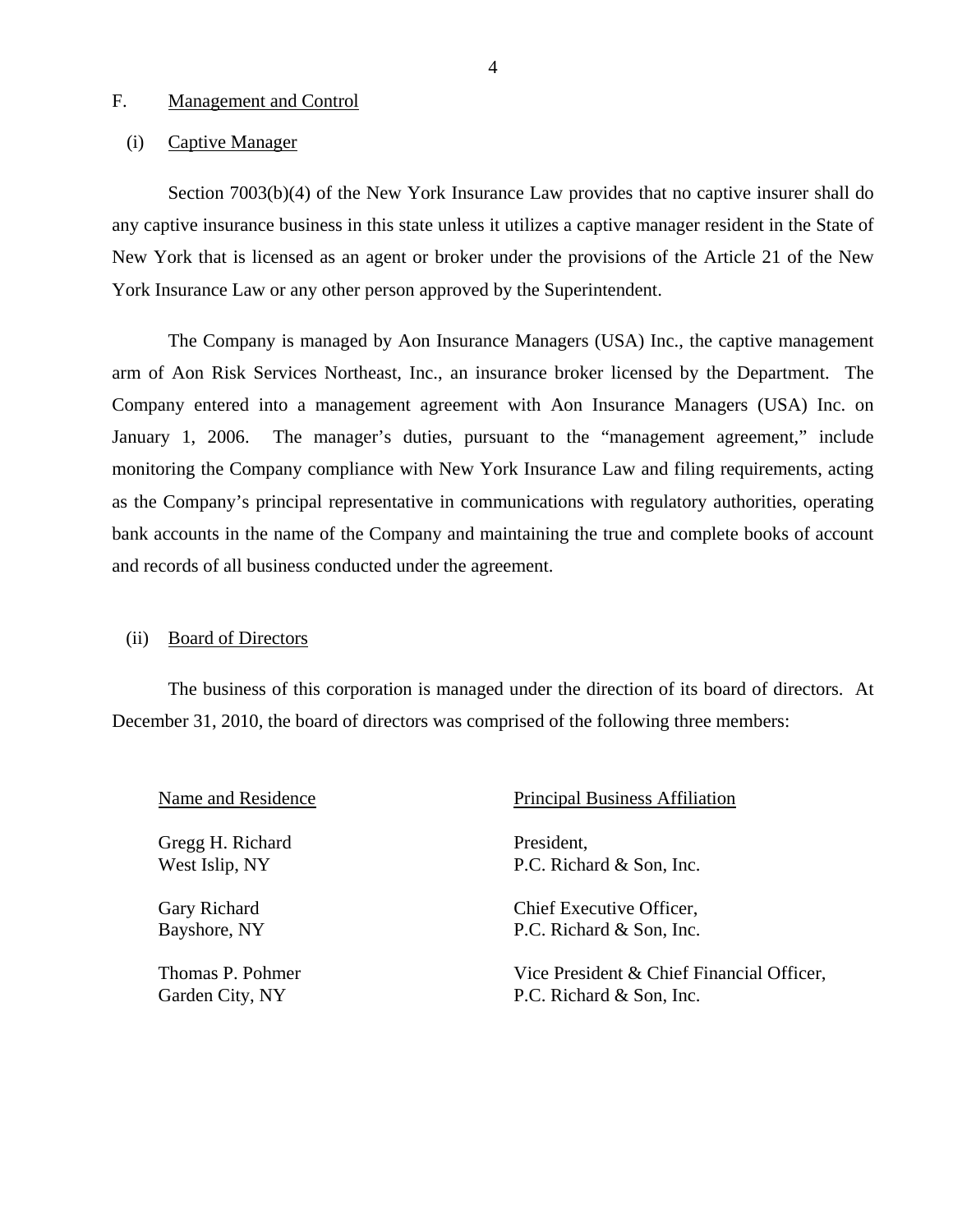The Company's by-laws state that the board of directors shall hold at least one meeting in the State of New York every calendar year. During the period covered by this examination, the board met five times. A review of the meeting minutes indicated that they were generally well attended. The only exception was Gary Richard, who did not attend any of the board meetings for which he was eligible to attend.

Members of the board have a fiduciary responsibility and must evince an ongoing interest in the affairs of the insurer. It is recommended that board members who are unable to or unwilling to attend board meetings should resign or be replaced.

(iii) Officers

The Company's by-laws state that the officers of the Company shall be the president, treasurer, secretary and such other officers as the board of directors may determine, including, but not limited to, a chairman of the board of directors, one or more vice-presidents, one or more assistant treasurers and one or more assistant secretaries.

As of December 31, 2010, the principal officers of the Company were as follows:

Gregg H. Richard Gary Richard Kevin Hughey Thomas P. Pohmer

Name Title

President Secretary Treasurer Vice President

#### G. Certified Public Accountant ("CPA") and Actuarial Services

The Company was audited by the independent CPA firm Saslow Lufkin & Buggy, LLP, 101 Tower Lane, Avon, CT 06001, for the years covered by this examination. The Company's opining actuary as of December 31, 2010, was from Aon Risk Consultants, 55 East 52<sup>nd</sup> Street, NY, 10055.

#### H. Growth of Company

The following schedule sets forth a summary of the Company's significant financial information for the period covered by this examination: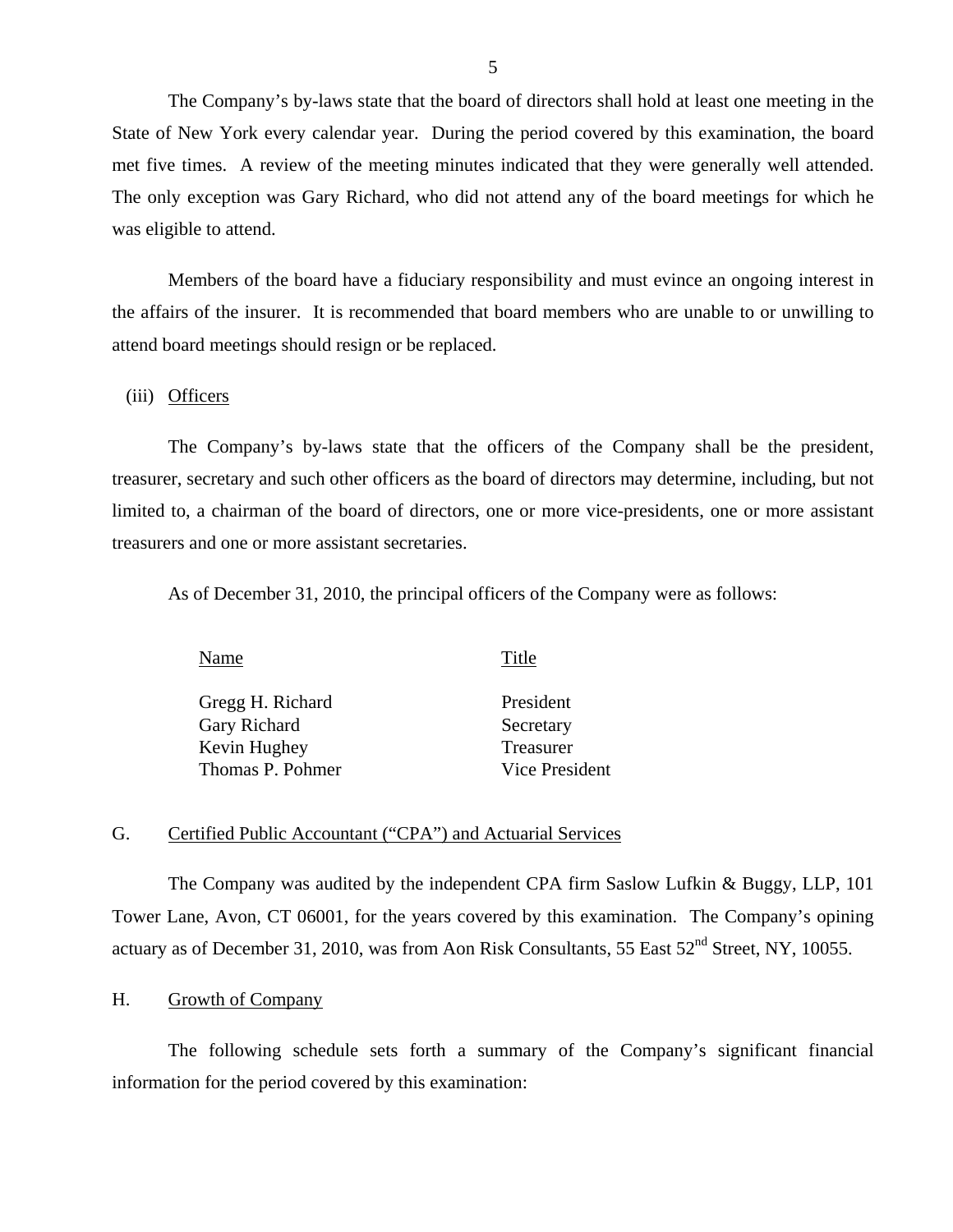|      | <b>New Premiums</b> | <b>Net</b>   |               | Shareholders' |
|------|---------------------|--------------|---------------|---------------|
| Year | Earned              | Income       | Assets        | Equity        |
| 2005 | $\Omega$            | 39,372<br>\$ | \$30,315,622  | \$30,289,372  |
| 2006 | \$6,602,199         | \$4,477,823  | \$79,131,646  | \$34,767,195  |
| 2007 | \$17,602,800        | \$10,642,850 | \$130,913,532 | \$45,410,045  |
| 2008 | \$35,066,765        | \$18,440,562 | \$183,456,561 | \$63,850,607  |
| 2009 | \$48,865,772        | \$21,240,766 | \$220,326,259 | \$85,091,373  |
| 2010 | \$54,711,839        | \$23,664,658 | \$256,176,060 | \$108,756,031 |

The Company's shareholders equity as of the examination date included "Accumulated earnings" of \$78,506,031. Net income of \$39,372 for 2005, consisted only of interest income minus federal income tax expense.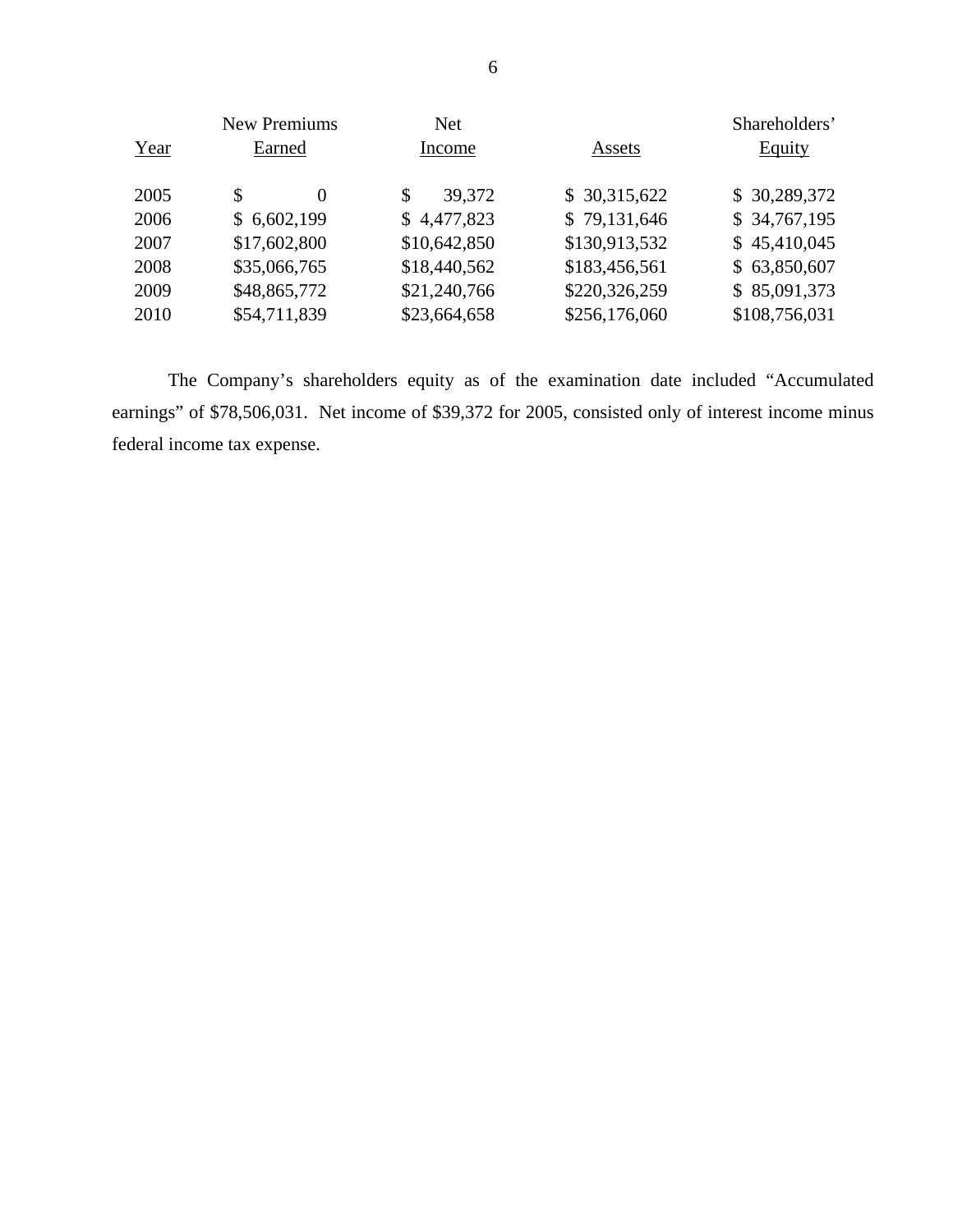#### **3. FINANCIAL STATEMENTS**

The financial statements of the Company have been prepared in conformity with accounting principles generally accepted in the United States of America that differ from statutory accounting practices prescribed or permitted for insurance companies by the New York State Department of Financial Services. The Company's independent accounting firm concluded that the following financial statements, present fairly, in all material respects, the financial position AGP Services Corp. as of December 31, 2010.

#### A Balance Sheet

#### BALANCE SHEET AS OF DECEMBER 31, 2010

#### Assets

| Cash<br>Deferred policy acquisition costs<br>Investment income due and accrued<br>Note receivable for parent<br>Un-expensed ceding commissions<br>Deferred tax asset<br><b>Total assets</b> |                                          | \$41,190,366<br>309,980<br>1,023<br>184,656,602<br>20,048,268<br>9,969,821<br>\$256,176,060 |
|---------------------------------------------------------------------------------------------------------------------------------------------------------------------------------------------|------------------------------------------|---------------------------------------------------------------------------------------------|
| <b>Liabilities, Surplus and Other Funds</b>                                                                                                                                                 |                                          |                                                                                             |
| Liabilities<br>Losses<br>Unearned premium<br>Federal income tax payable to parent<br>Accrued expenses                                                                                       |                                          | \$<br>8,427,000<br>138,402,170<br>493,419<br>97,440                                         |
| <b>Total liabilities</b>                                                                                                                                                                    |                                          | \$147,420,029                                                                               |
| <b>Surplus and Other Funds</b><br>Capital and surplus<br>Paid in capital (par value)<br>Contributed surplus<br>Surplus (accumulated earnings)<br>Total capital and surplus                  | 100,000<br>S<br>30,150,000<br>78,506,031 | 108,756,031                                                                                 |
| Total liabilities, surplus and other funds                                                                                                                                                  |                                          | \$256,176,060                                                                               |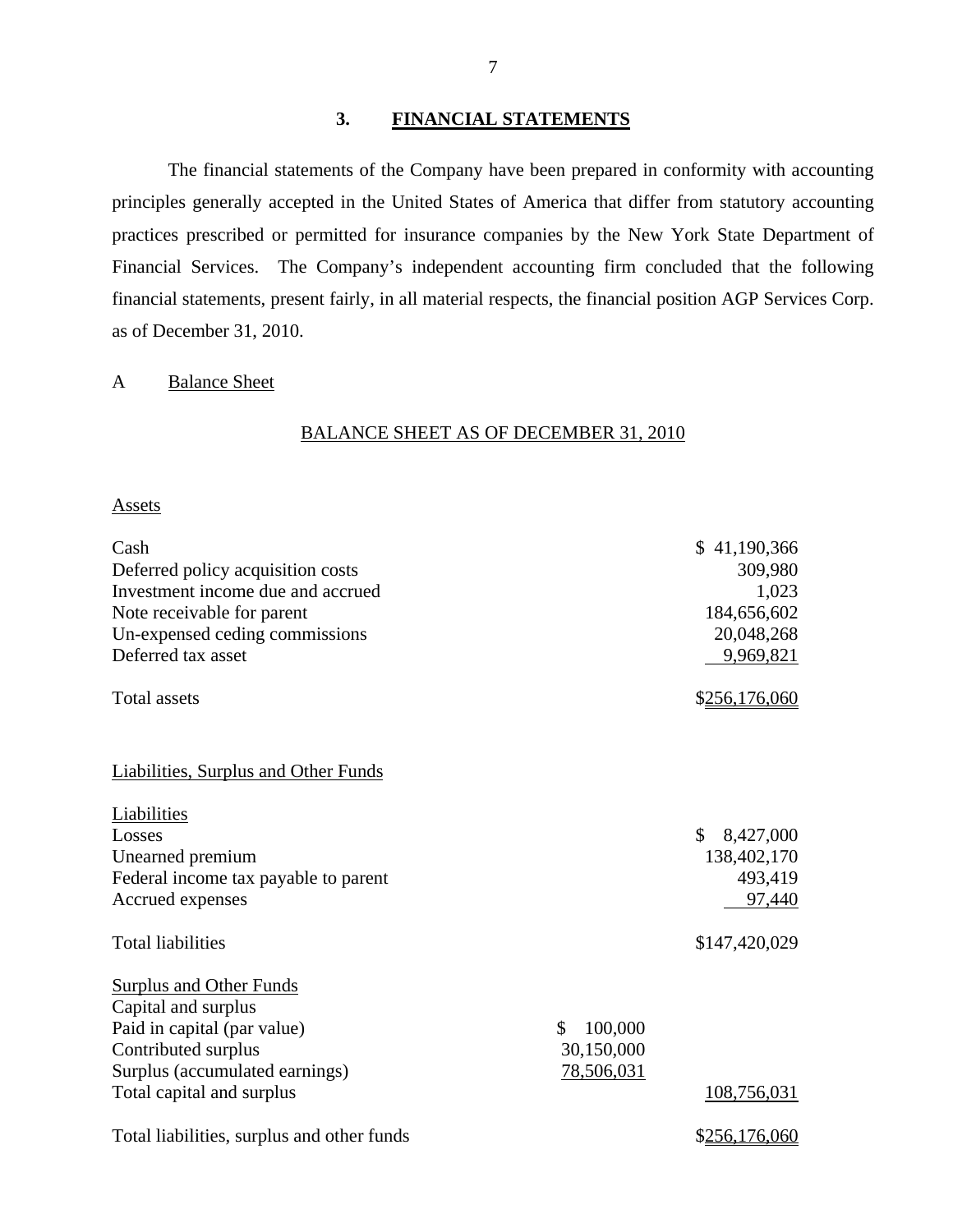### B. Statement of Income

Capital and surplus increased \$78,506,031 during the five-year and forty five day period subsequent to the Company's incorporated date of November 16, 2005 through December 31, 2010, detailed as follows:

### STATEMENT OF INCOME

### Underwriting Income

| Net premiums earned                                                                                                                                   |                                                  | \$162,849,375 |
|-------------------------------------------------------------------------------------------------------------------------------------------------------|--------------------------------------------------|---------------|
| Deductions:<br>Net losses and net loss adjustment expense incurred<br>Premium tax expense<br>General and administrative expenses<br>Ceding commission | \$35,850,880<br>669,855<br>404,135<br>16,757,966 |               |
| Total underwriting deductions                                                                                                                         |                                                  | 53,682,836    |
| Net underwriting gain                                                                                                                                 |                                                  | \$109,166,539 |
| <b>Investment Income</b>                                                                                                                              |                                                  |               |
| Interest income                                                                                                                                       |                                                  | 11,611,968    |
| Net income before taxes                                                                                                                               |                                                  | \$120,778,507 |
| <b>Taxes</b>                                                                                                                                          |                                                  | 42,272,476    |
| Net income                                                                                                                                            |                                                  | \$78,506,031  |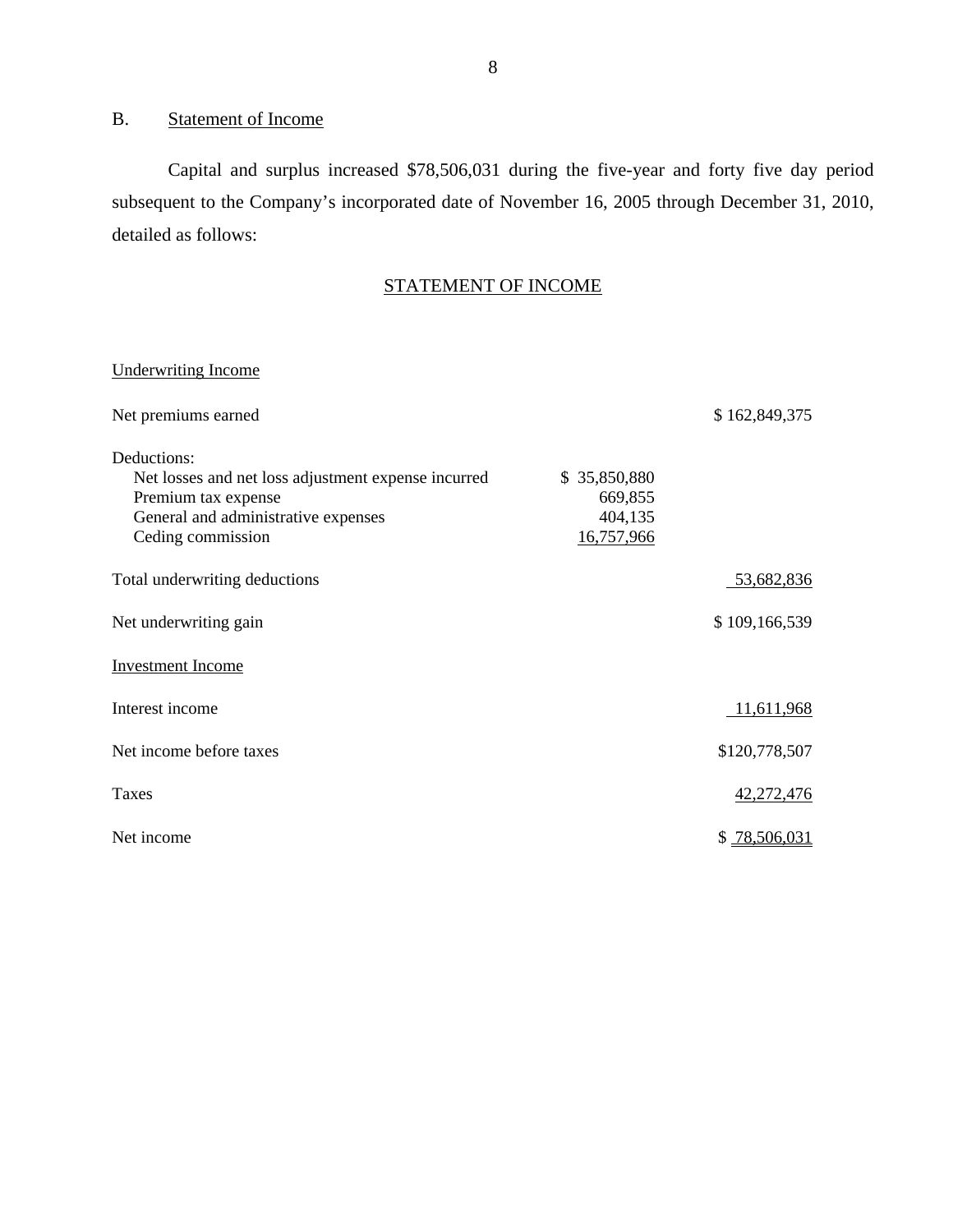#### C. Capital and Surplus Account

| Capital and surplus as of November 16, 2005         |              | \$ 30,250,000 |
|-----------------------------------------------------|--------------|---------------|
|                                                     | Gains in     |               |
|                                                     | Surplus      |               |
| Net income                                          | \$78,506,031 |               |
| Total gains and losses                              | \$78,506,031 |               |
| Net increase in surplus                             |              | 78,506,031    |
| Capital and surplus per report on examination as of |              |               |

December 31, 2010 \$108,756,031

#### **4. LOSSES AND LOSS ADJUSTMENT EXPENSES**

The examination liability for the captioned items of \$8,427,000 is the same as reported by the Company as of December 31, 2010. The examination analysis of the loss and loss adjustment expense reserves was conducted in accordance with generally accepted actuarial principles and was based on the Company's actuarial information contained in the statement of actuarial opinion.

The Company's 2010 actuarial opinion states that the booked amount for loss and loss reserves of \$8,427,000 makes a reasonable provision in the aggregate for AGP's unpaid loss and allocated loss expense obligations of the Company as of December 31, 2010, under the terms of its insurance and warranty contracts and agreements. Further, the analysis was conducted in accordance with commonly accepted actuarial methods and principles and was based on actuarial assumptions that are relevant to policy provisions.

#### **5. ARTICLE 70 COMPLIANCE**

Article 70 of the New York State Insurance Law is the governing section of the law for the formation and continued operation of captive insurers in New York State. A review was performed to test the Company's compliance with all applicable parts of Article 70 of the New York Insurance Law. No significant areas of non-compliance were found.

9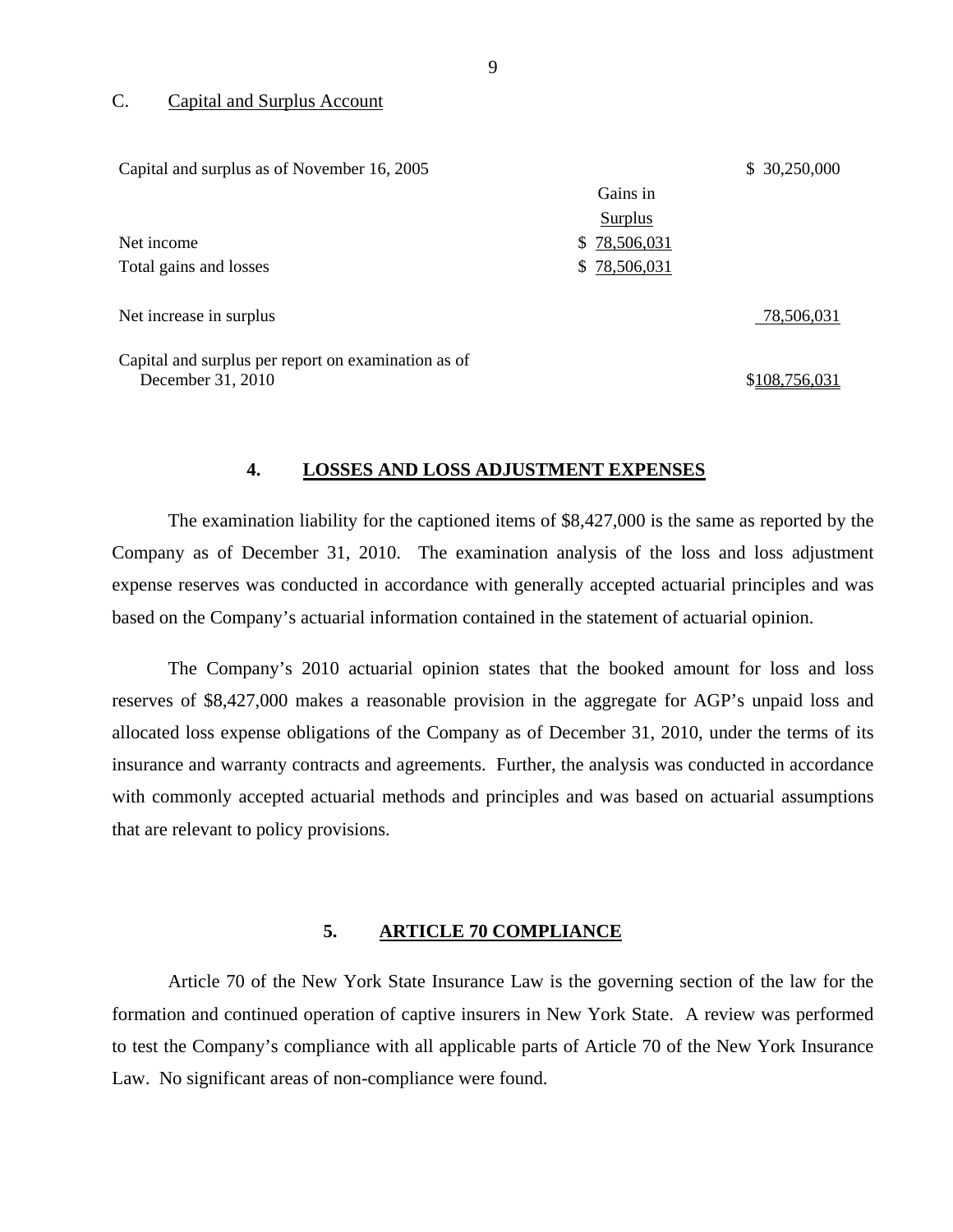#### **6. ORGANIZATIONAL STRUCTURE**

P.C. Richard and Son, Inc. is a retailer of home appliances, televisions, consumer electronics and home office products principally in the New York, New Jersey, Connecticut and Philadelphia, Pennsylvania metropolitan areas.

### **7. INSURANCE PROGRAM**

The Company provides an integrated risk policy to the Parent and its subsidiaries. Defense costs incurred are included within the limits of insurance. The following are the limits of insurance provided by the Company under the policy as of December 31, 2010:

| Coverage                                                      |    | <b>Attachment Point</b> | <b>Aggregate Limits</b> |
|---------------------------------------------------------------|----|-------------------------|-------------------------|
| Excess liability coverage:                                    |    |                         |                         |
| Excess liability umbrella                                     | \$ | 25,000,000              | \$100,000,000           |
| <b>Employment practices liability</b>                         | \$ | 5,000,000               | \$95,000,000            |
| Directors & officers liability                                | \$ | 20,000,000              | \$80,000,000            |
| <b>Excess fiduciary liability</b>                             | \$ | 10,000,000              | \$75,000,000            |
| Hacking, malicious mischief and virus (1st $&$ 3rd party)     | \$ | 100,000                 | \$75,000,000            |
| Property/Terrorism (Non-TRIA certified)                       |    | $\overline{0}$          | \$100,000,000           |
| Intellectual Property/Advertising( $1^{st}$ & $3^{rd}$ party) |    | 100,000                 | \$100,000,000           |
| Reputational Damage/Loss of Goodwill                          |    | 100,000                 | \$100,000,000           |
| Change in Technology/Inventory Loss                           |    | 100,000                 | \$100,000,000           |
| <b>Credit Risk</b>                                            | \$ | 100,000                 | \$50,000,000            |
| Loss of Key Customers or Suppliers                            |    | 100,000                 | \$50,000,000            |
| Re-Construction of organizational records                     |    | 100,000                 | \$50,000,000            |

All coverages are insured on a claims-made basis except for excess liability umbrella, employment practices liability, excess fiduciary liability and hacking, malicious mischief and virus liability, which are insured on an occurrence basis.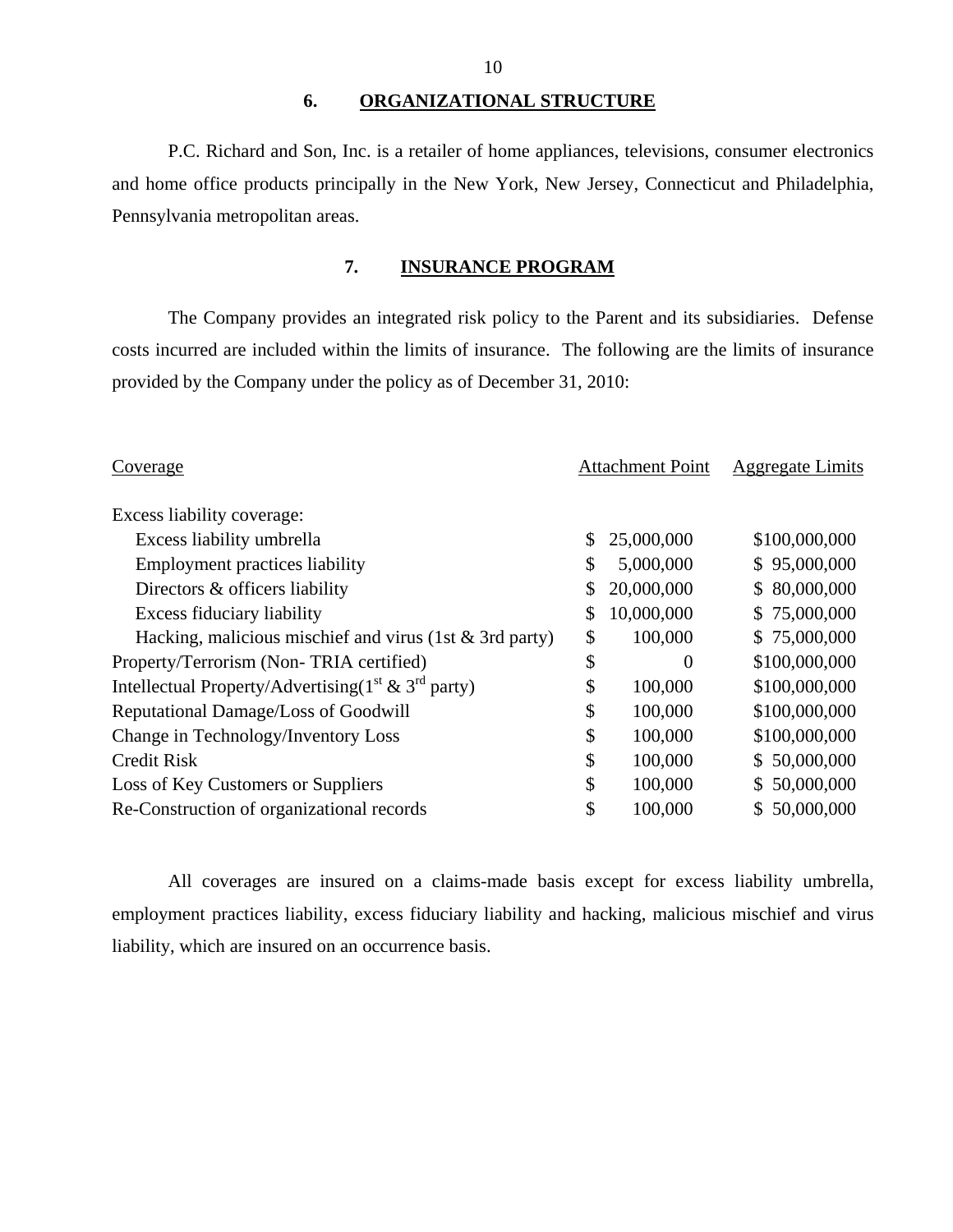### <span id="page-12-0"></span>**8. SUMMARY OF COMMENTS AND RECOMMENDATIONS**

### ITEM PAGE NO.

### Management

5 It is recommended that board members who are unable to or unwilling to attend meetings should resign or be replaced.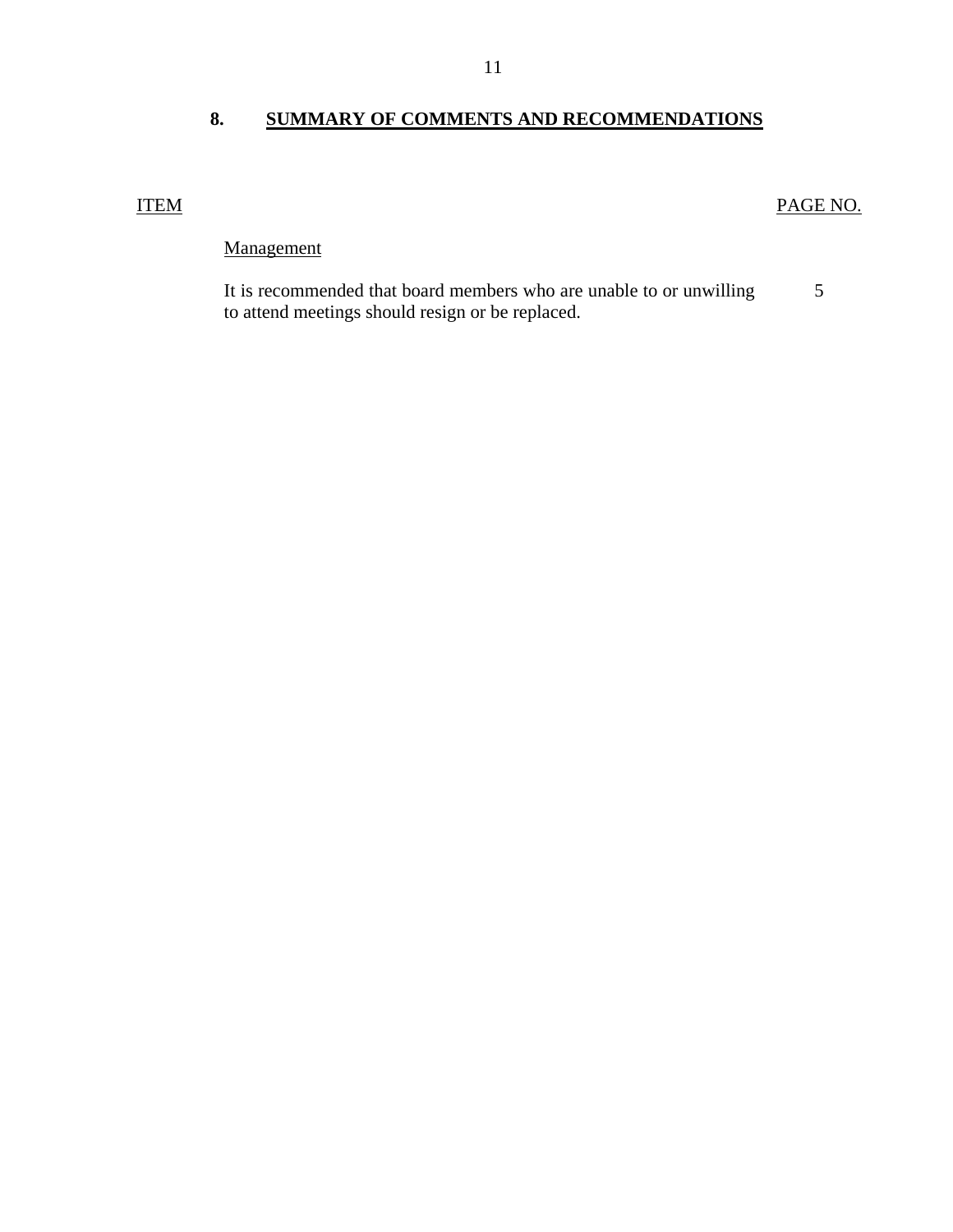Respectfully submitted,

 $/$ s

 Wei Cao Senior Insurance Examiner

STATE OF NEW YORK ) )ss: COUNTY OF NEW YORK )

WEI CAO, being duly sworn, deposes and says that the foregoing report, subscribed by her, is true to

the best of her knowledge and belief.

 $/$ s Wei Cao

Subscribed and sworn to before me

this  $\qquad \qquad$  day of  $\qquad \qquad$  , 2012.